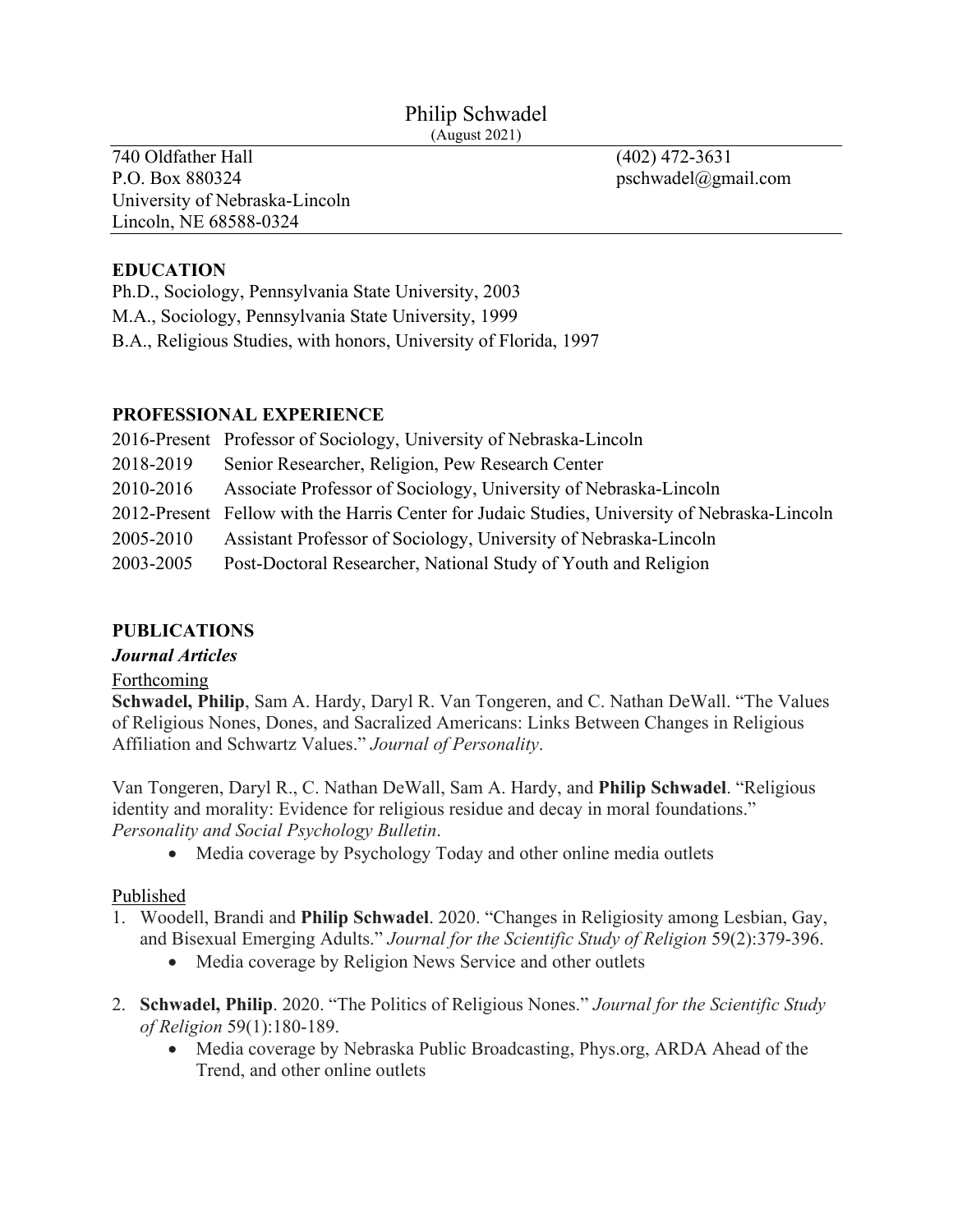- 3. Johnson, Erik W. and **Philip Schwadel**.\* 2019. "Political Polarization and Long-term Change in Public Support for Environmental Spending." *Social Forces* 98(2):914-941.
	- \* Order of authorship is alphabetical to denote equal contribution
	- Media coverage by Northwest Public Broadcasting, Phys.org, and Science 2.0
- 4. Johnson, Erik W. and **Philip Schwadel**. 2019. "It is Not a Cohort Thing: Interrogating the Relationship between Age, Cohort and Support for the Environment." *Environment & Behavior* 51(7):879-901.
- 5. **Schwadel, Philip** and Christopher R. H. Garneau. 2019. "Sectarian Religion and Political Tolerance in the United States." *Sociology of Religion* 80(2):168-193.
- 6. **Schwadel, Philip**. 2018. "Cross-National Variation in the Social Origins and Religious Consequences of Religious Non-Affiliation." *Social Science Research* 70:254-270.
- 7. Hackett, Conrad, **Philip Schwadel**, Gregory A. Smith, Elizabeth Podrebarac Sciupac, and Claire Gecewicz. 2018. "Choose the method for aggregating religious groups that is most appropriate for your research." *Journal for the Scientific Study of Religion* 57(4):807-816.
- 8. **Schwadel, Philip**. 2018. "Grokking Modernity," in Daniel Hirschman, ed. "Viewpoints: Why Sociology Needs Science Fiction." *Contexts* 17(3): 14-16.
- 9. **Schwadel, Philip**. 2018. "The Political Implications of Religious Non-Affiliation in Emerging Adulthood." *Journal of Religion & Society* Supplement 17: 149-166.
- 10. **Schwadel, Philip**. 2017. "The Positives and Negatives of Higher Education: How the Religious Context in Adolescence Moderates the Effects of Education on Changes in Religiosity." *Journal for the Scientific Study of Religion* 56(4):869-885.
- 11. **Schwadel, Philip** and Christopher R. H. Garneau. 2017. "The Diffusion of Tolerance: Birth Cohort Changes in the Effects of Education and Income on Political Tolerance." *Sociological Forum* 32(4):748-769.
- 12. Anderson, Amy L., Robert Lytle, and **Philip Schwadel**. 2017. "Age, Period, and Cohort Effects of Death Penalty Attitudes in the U.S., 1974-2014." *Criminology* 55(4):833-868.
	- Media coverage by Lincoln Journal Star, Nebraska Radio Network, and other local print and radio media
- 13. **Schwadel, Philip** and Christopher G. Ellison. 2017. "Period and Cohort Changes in Americans' Support for Marijuana Legalization: Convergence and Divergence across Social Groups." *The Sociological Quarterly* 58(3):405-428.
- 14. **Schwadel, Philip** and Erik W. Johnson. 2017. "The Religious and Political Origins of Evangelical Protestants' Opposition to Environmental Spending" *Journal for the Scientific Study of Religion* 56(1):179-198.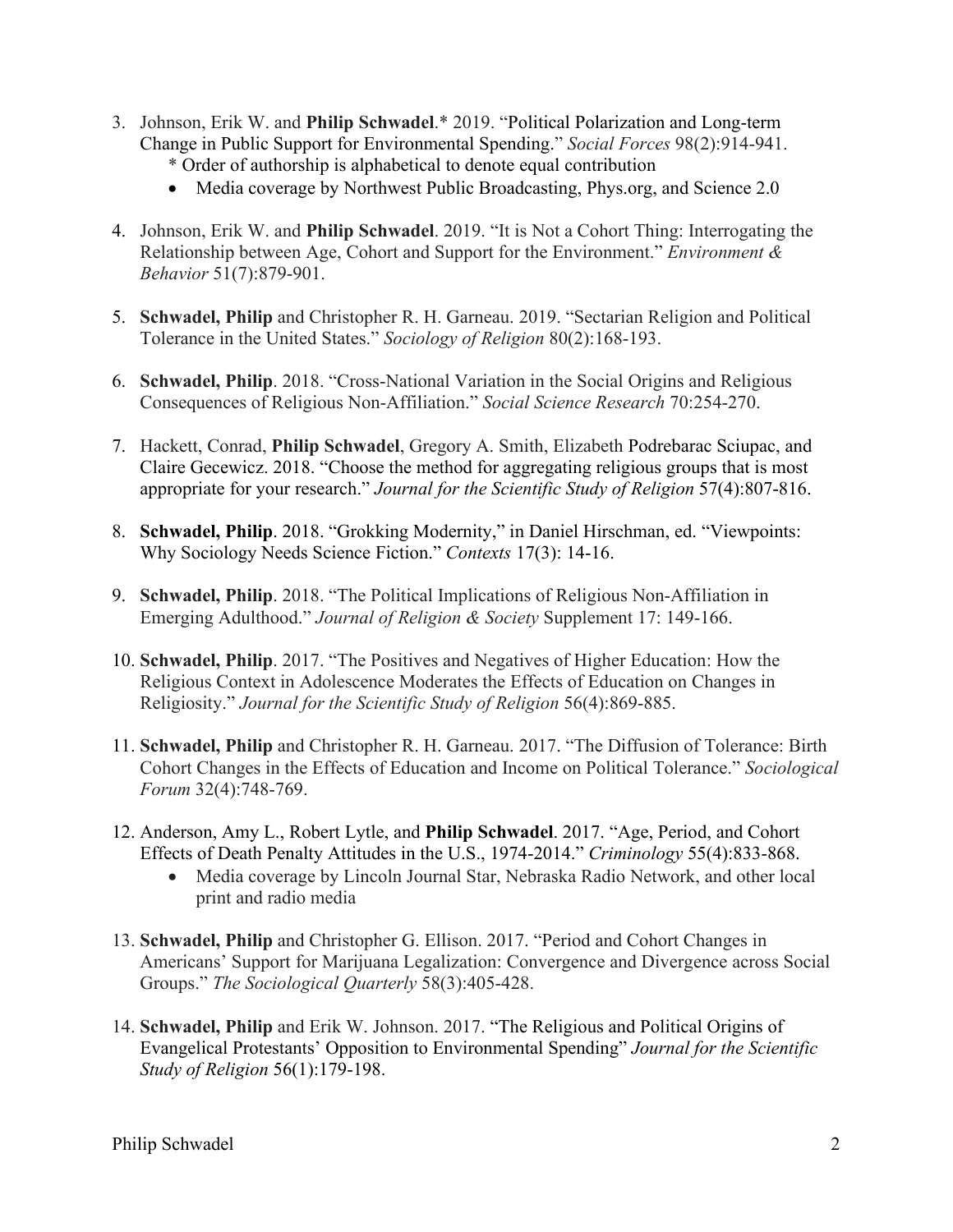- Media coverage by Religion News Service, National Catholic Reporter, and other national and local media
- 15. Cook, J. Benjamin, **Philip Schwadel**, and Jacob E. Cheadle. 2017. "The Origins of Religious Homophily in a Medium and Large School" *Review of Religious Research* 59:65-80.
- 16. **Schwadel, Philip**. 2017. "The Republicanization of Evangelical Protestants in the United States: An Examination of the Sources of Political Realignment" *Social Science Research* 62:238-254.
- 17. **Schwadel, Philip**. 2016. "Does Higher Education Cause Religious Decline? A Longitudinal Analysis of the Within- and Between-Person Effects of Higher Education on Religiosity." *The Sociological Quarterly* 57:759-786.
- 18. **Schwadel, Philip**, Jacob E. Cheadle, Sarah E. Malone, and Michael Stout. 2016. "Social Networks and Civic Participation and Efficacy in Two Evangelical Protestant Churches." *Review of Religious Research* 58(2):305-317.
- 19. **Schwadel, Philip**. 2015. "Explaining Cross-National Variation in the Effect of Higher Education on Religiosity." *Journal for the Scientific Study of Religion* 54(2):402-418.
- 20. **Schwadel, Philip**. 2014. "Birth Cohort Changes in the Association between College Education and Religious Non-Affiliation." *Social Forces* 93(2):719-746.
	- Media coverage by Atlantic Monthly, Religion News Service, Inside Higher Education, Washingtonpost.com, and other national and local media outlets
- 21. **Schwadel, Philip**. 2014. "Are White Evangelical Protestants Lower Class? A Partial Test of Church Sect Theory." *Social Science Research* 46:100-116.
- 22. **Schwadel, Philip** and Christopher R. H. Garneau. 2014. "An Age-Period-Cohort Analysis of Political Tolerance in the United States." *The Sociological Quarterly* 55:421-452.
- 23. **Schwadel, Philip**. 2013. "Changes in Americans' Views of Prayer and Reading the Bible in Public Schools: Time Periods, Birth Cohorts, and Religious Traditions." *Sociological Forum* 28(2):261-282.
	- Media coverage by U.S. News & World Report and other national and local media outlets
- 24. Garneau, Christopher R. H. and **Philip Schwadel**. 2013. "Pentecostal Affiliation." *Review of Religious Research* 55(2):339-353.
- 25. **Schwadel, Philip**. 2013. "Changes in Americans' Strength of Religious Affiliation, 1974- 2010." *Sociology of Religion* 74(1):107-128.
	- Media coverage by NBC.com, Washingtonpost.com, and other national and local media outlets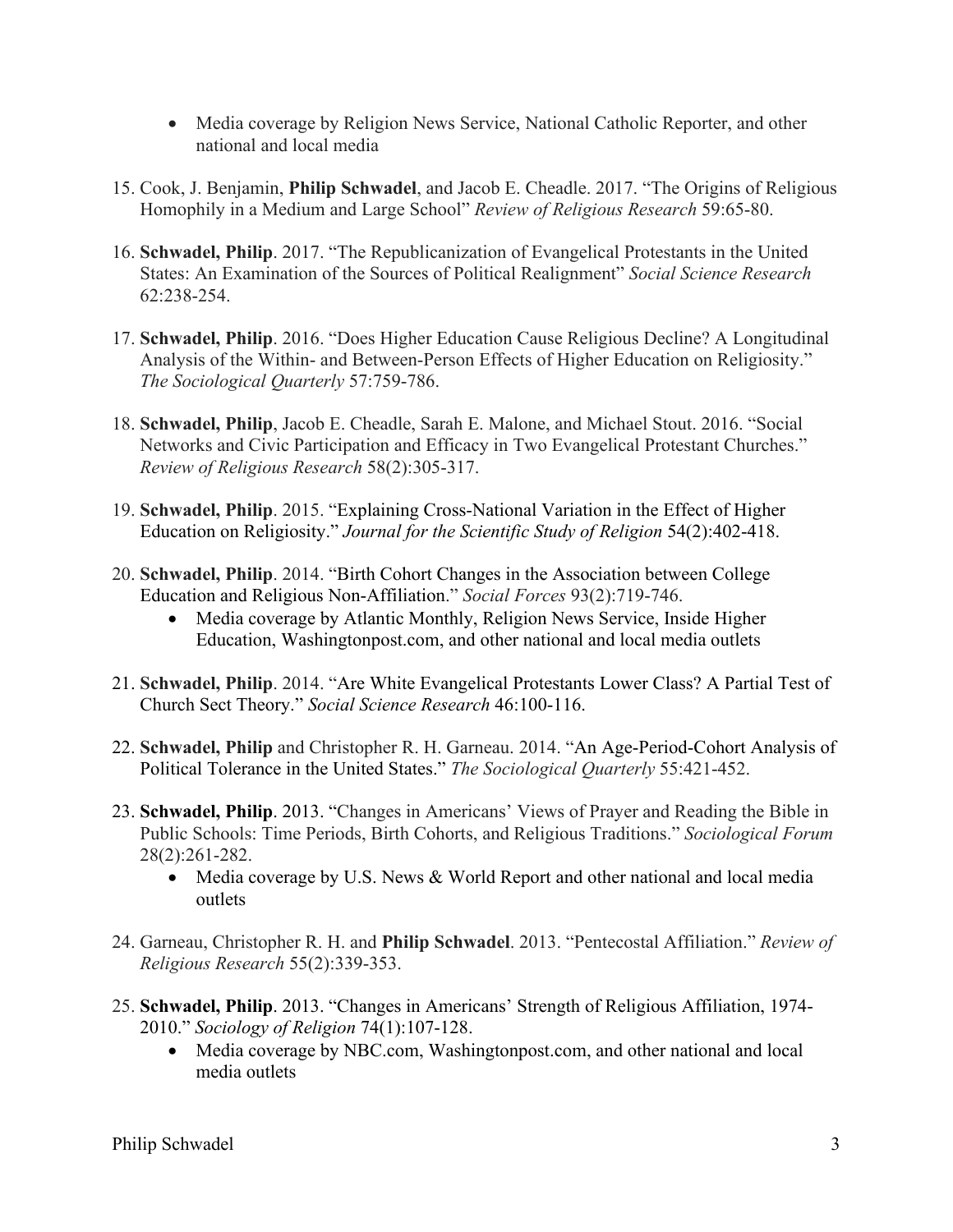- 26. **Schwadel, Philip** and Michael Stout. 2012. "Age, Period, and Cohort Effects on Social Capital." *Social Forces* 91(1):233-252.
- 27. Cheadle, Jacob E. and **Philip Schwadel**. 2012. "The 'Friendship Dynamics of Religion,' or the 'Religious Dynamics of Friendship'? A Social Network Analysis of Adolescents Who Attend Small Schools." *Social Science Research* 41(5):1198-1212.
- 28. **Schwadel, Philip**. 2012. "Social Class and Finding a Congregation: How Attendees are introduced to their Congregations." *Review of Religious Research* 54(4):543-554.
- 29. **Schwadel, Philip** and Christina D. Falci. 2012. "Interactive Effects of Church Attendance and Religious Tradition on Depressive Symptoms and Positive Affect." *Society and Mental Health* 2(1):21-34.
- 30. Williams, J. Allen, Jr., Christopher Podeschi, Nathan Palmer, **Philip Schwadel**, and Deanna Meyler. 2012. "The Human-Environment Dialogue in Award-Winning Children's Picture Books." *Sociological Inquiry* 82(1):145-159.
- 31. **Schwadel, Philip**. 2011. "Age, Period, and Cohort Effects on Religious Activities and Beliefs." *Social Science Research* 40(1):181-192.
- 32. **Schwadel, Philip**. 2011 "The Effects of Education on Americans' Religious Practices, Beliefs, and Affiliations." *Review of Religious Research* 53(2):161-182.
	- Media coverage by USA Today, Inside Higher Education, Nebraska's NPR, Psychology Today, and other national and local media outlets
- 33. **Schwadel, Philip.** 2010. "Period and Cohort Effects on Religious Non-Affiliation and Religious Disaffiliation: A Research Note." *Journal for the Scientific Study of Religion* 49(2):311-319.
	- Media coverage by Reuters, CNN, MSNBC, and other national and local media outlets
- 34. **Schwadel, Philip** and Kevin D. Dougherty. 2010. "Assessing Key Informant Methodology in Congregational Research." *Review of Religious Research* 51(4):366-379.
- 35. **Schwadel, Philip**. 2010. "Age, Period, and Cohort Effects on U.S. Religious Service Attendance: The Declining Impact of Sex, Southern Residence, and Catholic Affiliation." *Sociology of Religion* 71(1):2-24.
- 36. **Schwadel, Philip**. 2010. "Jewish Teenagers' Syncretism: A Research Note." *Review of Religious Research* 51(3):324-332.
- 37. **Schwadel, Philip**, John D. McCarthy, and Hart M. Nelsen. 2009. "The Continuing Relevance of Family Income for Religious Participation: U.S. White Catholic Church Attendance in the Late 20<sup>th</sup> Century." *Social Forces* 87(4):1997-2030.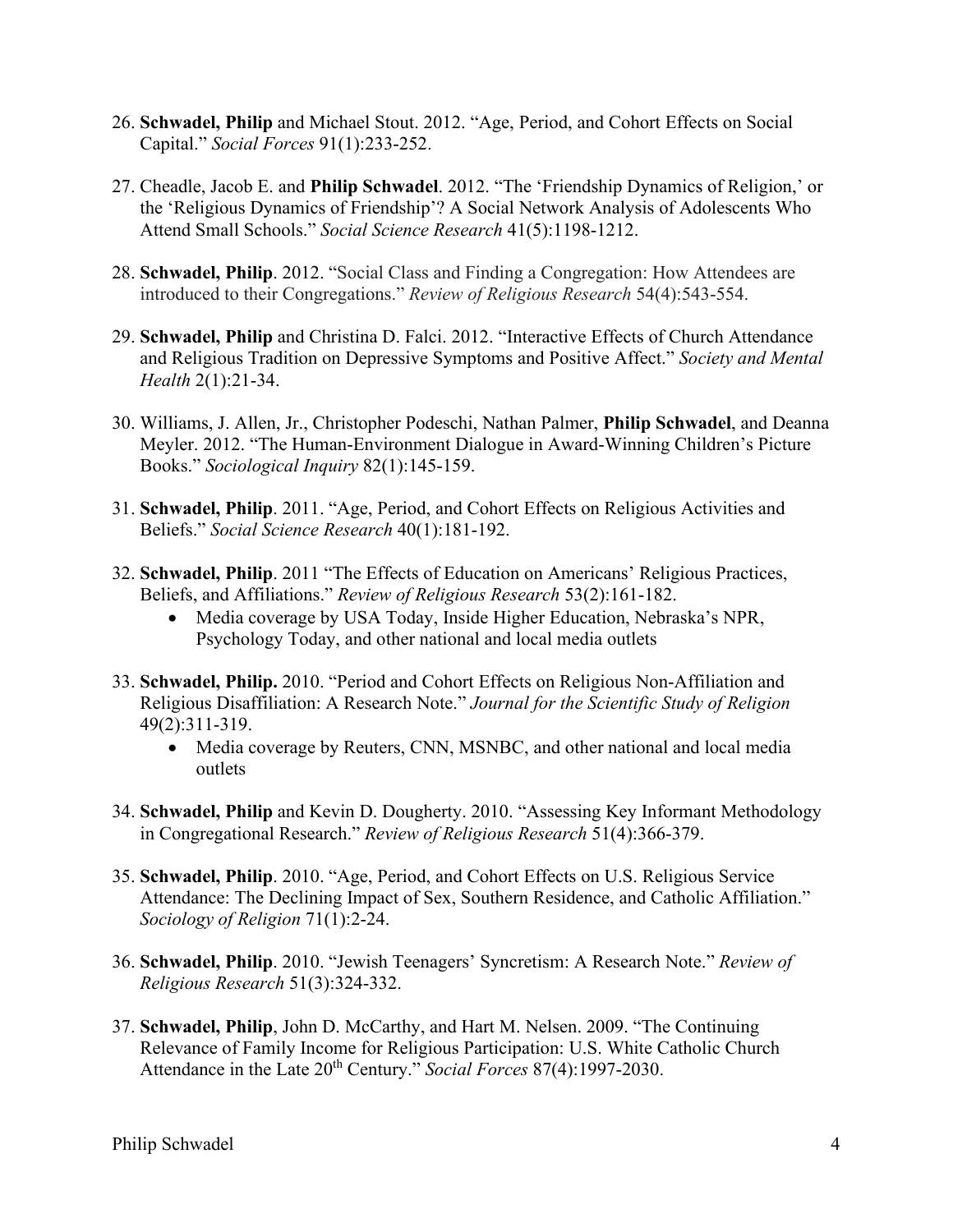- 38. **Schwadel, Philip**. 2009. "Neighbors in the Pews: Social Status Diversity in Religious Congregations." *Interdisciplinary Journal of Research on Religion* 5(article 2):1-24 (http://www.religjournal.com).
- 39. **Schwadel, Philip**. 2008. "Poor Teenagers' Religion." *Sociology of Religion* 69(2):125-149.
	- Reprinted in *Sociology of Religion: A Reader* (2<sup>nd</sup> Edition, 3<sup>rd</sup> Edition), edited by Susanne Monahan, William Mirola, and Michael Emerson (2010, 2019).
- 40. **Schwadel, Philip**. 2005. "Education and Churchgoing Protestants' Views of Highly Politicized Christianity." *Review of Religious Research* 47(2):150-161.
- 41. **Schwadel, Philip**. 2005 "Individual, Congregational, and Denominational Effects on Church Members' Civic Participation" *Journal for the Scientific Study of Religion* 44(2):159-171.
- 42. **Schwadel, Philip**. 2002. "Testing the Promise of the Churches: Income Inequality in the Opportunity to Learn Civic Skills in Church." *Journal for the Scientific Study of Religion* 41(3):563-573.

#### *Book Chapters*

- 1. Deckard, Faith, Bridget J. Goosby, **Philip Schwadel**, and Jacob E. Cheadle. Forthcoming. "Everyday Discrimination: Defined, Measured, and Contextualized." Pp. ## in *Social Stratification: Class, Race, and Gender in Sociological Perspective*, edited by David B. Grusky.
- 2. Anderson, Amy L., Weng-Fong Chao and **Philip Schwadel**. 2019 "Evolving Attitudes towards Capital Punishment." Pp. 237-253 in *Handbook on Sentencing Policies and Practices in the 21st Century – Volume 4 in the ASC Division on Corrections & Sentencing Handbook Series*, edited by Spohn, Cassia and Pauline Brennan. NY: Taylor & Francis.
- 3. **Schwadel, Philip**. 2016. "Social Class." Pp. 345-371 in *Handbook of Religion and Society*, edited by David Yamane. Switzerland: Springer.
- 4. **Schwadel, Philip**. 2012. "Race, Class, Congregational Embeddedness, and Civic and Political Participation." Pp. 253-279 in Lisa A. Kesiter, John McCarthy, and Roger Finke (Eds.), *Research in the Sociology of Work, Volume 23: Religion, Work, and Inequality*. Binkley, UK: Emerald Press.
- 5. **Schwadel, Philip**. 2006. "Current Expressions of American Jewish Identity: An Analysis of 114 Teenagers." Pp. 135-144 in *Passing on the Faith: Transforming Traditions for the Next Generation of Jews, Christians, and Muslims*, edited by James L. Heft. NY: Fordham University Press.

### *Other Publications*

1. **Schwadel, Philip** and Sam A. Hardy. 2021. "Faith still shapes morals and values even after people are 'done' with religion." *The Conversation*. Available at: [https://theconversation.com/faith-still-shapes-morals-and-values-even-after-people-are-done-](https://theconversation.com/faith-still-shapes-morals-and-values-even-after-people-are-done-with-religion-160328)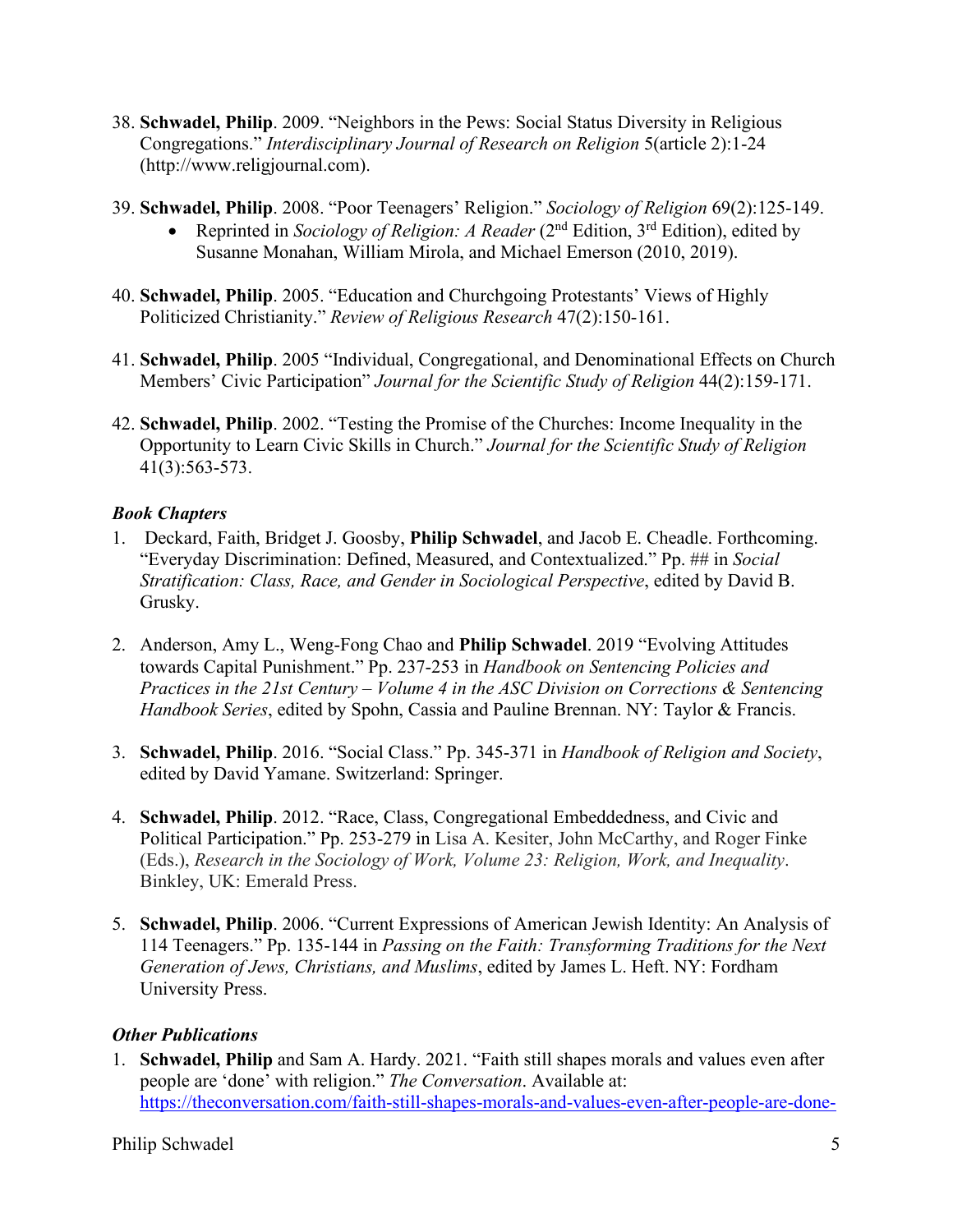[with-religion-160328](https://theconversation.com/faith-still-shapes-morals-and-values-even-after-people-are-done-with-religion-160328)

- Picked up by national media such as Associated Press and Yahoo News, and local media such as Tulsa World.
- 2. Podrebarac, Elizabeth Sciupac and **Philip Schwadel**. 2020. "U.S. Teens Take After Their Parents Religiously, Attend Services Together and Enjoy Family Rituals." *Pew Research Center*. Available at: [https://www.pewforum.org/2020/09/10/u-s-teens-take-after-their](https://www.pewforum.org/2020/09/10/u-s-teens-take-after-their-parents-religiously-attend-services-together-and-enjoy-family-rituals/)[parents-religiously-attend-services-together-and-enjoy-family-rituals/](https://www.pewforum.org/2020/09/10/u-s-teens-take-after-their-parents-religiously-attend-services-together-and-enjoy-family-rituals/)
- 3. Podrebarac, Elizabeth Sciupac and **Philip Schwadel**. 2019. "For a Lot of American Teens, Religion Is a Regular Part of the Public School Day." *Pew Research Center*. Available at [https://www.pewforum.org/2019/10/03/for-a-lot-of-american-teens-religion-is-a-regular-part](https://www.pewforum.org/2019/10/03/for-a-lot-of-american-teens-religion-is-a-regular-part-of-the-public-school-day/)[of-the-public-school-day/](https://www.pewforum.org/2019/10/03/for-a-lot-of-american-teens-religion-is-a-regular-part-of-the-public-school-day/)
- 4. Hackett, Conrad, Joey Marshall, Alan Cooperman, Anne Fengyan Shi, **Philip Schwadel**, Stephanie Kramer, Kabir Sandrolini, Jose Fuentes. 2019. "Religion's Relationship to Happiness, Civic Engagement and Health Around the World." *Pew Research Center*. Available at [https://www.pewforum.org/2019/01/31/religions-relationship-to-happiness](https://www.pewforum.org/2019/01/31/religions-relationship-to-happiness-civic-engagement-and-health-around-the-world/)[civic-engagement-and-health-around-the-world/](https://www.pewforum.org/2019/01/31/religions-relationship-to-happiness-civic-engagement-and-health-around-the-world/)
- 5. Sandstrom, Aleksandra and **Philip Schwadel**. 6/13/2019. "Lesbian, gay and bisexual Americans are more critical of churches than straight adults are." Pew Research Center "Fact Tank" post. Available at [https://www.pewresearch.org/fact-tank/2019/06/13/lesbian-gay-and](https://www.pewresearch.org/fact-tank/2019/06/13/lesbian-gay-and-bisexual-americans-are-more-critical-of-churches-than-straight-adults-are/)[bisexual-americans-are-more-critical-of-churches-than-straight-adults-are/](https://www.pewresearch.org/fact-tank/2019/06/13/lesbian-gay-and-bisexual-americans-are-more-critical-of-churches-than-straight-adults-are/)
- 6. **Schwadel, Philip** and Aleksandra Sandstrom. 5/24/2019. "Lesbian, gay and bisexual Americans are less religious than straight adults by traditional measures." Pew Research Center "Fact Tank" post. Available at [https://www.pewresearch.org/fact](https://www.pewresearch.org/fact-tank/2019/05/24/lesbian-gay-and-bisexual-americans-are-less-religious-than-straight-adults-by-traditional-measures/)[tank/2019/05/24/lesbian-gay-and-bisexual-americans-are-less-religious-than-straight-adults](https://www.pewresearch.org/fact-tank/2019/05/24/lesbian-gay-and-bisexual-americans-are-less-religious-than-straight-adults-by-traditional-measures/)[by-traditional-measures/](https://www.pewresearch.org/fact-tank/2019/05/24/lesbian-gay-and-bisexual-americans-are-less-religious-than-straight-adults-by-traditional-measures/)
- 7. **Schwadel, Philip** and Gregory A. Smith. 3/18/2019. "Evangelical approval of Trump remains high, but other religious groups are less supportive." Pew Research Center "Fact Tank" post. Available at [https://www.pewresearch.org/fact-tank/2019/03/18/evangelical](https://www.pewresearch.org/fact-tank/2019/03/18/evangelical-approval-of-trump-remains-high-but-other-religious-groups-are-less-supportive/)[approval-of-trump-remains-high-but-other-religious-groups-are-less-supportive/](https://www.pewresearch.org/fact-tank/2019/03/18/evangelical-approval-of-trump-remains-high-but-other-religious-groups-are-less-supportive/)
- 8. **Schwadel, Philip**. 3/6/2019. "Americans' drinking habits vary by faith." Pew Research Center "Fact Tank post. Available at [https://www.pewresearch.org/fact](https://www.pewresearch.org/fact-tank/2019/03/06/americans-drinking-habits-vary-by-faith/)[tank/2019/03/06/americans-drinking-habits-vary-by-faith/](https://www.pewresearch.org/fact-tank/2019/03/06/americans-drinking-habits-vary-by-faith/)
- 9. **Schwadel, Philip**. 11/26/2018. "The U.S. class divide extends to searching for a religious congregation." Pew Research Center "Fact Tank" post. Available at [https://www.pewresearch.org/fact-tank/2018/11/26/the-u-s-class-divide-extends-to](https://www.pewresearch.org/fact-tank/2018/11/26/the-u-s-class-divide-extends-to-searching-for-a-religious-congregation/)[searching-for-a-religious-congregation/](https://www.pewresearch.org/fact-tank/2018/11/26/the-u-s-class-divide-extends-to-searching-for-a-religious-congregation/)
- 10. **Schwadel, Philip**. 2018. "Global Religious Diversity." Syllabus and usage notes published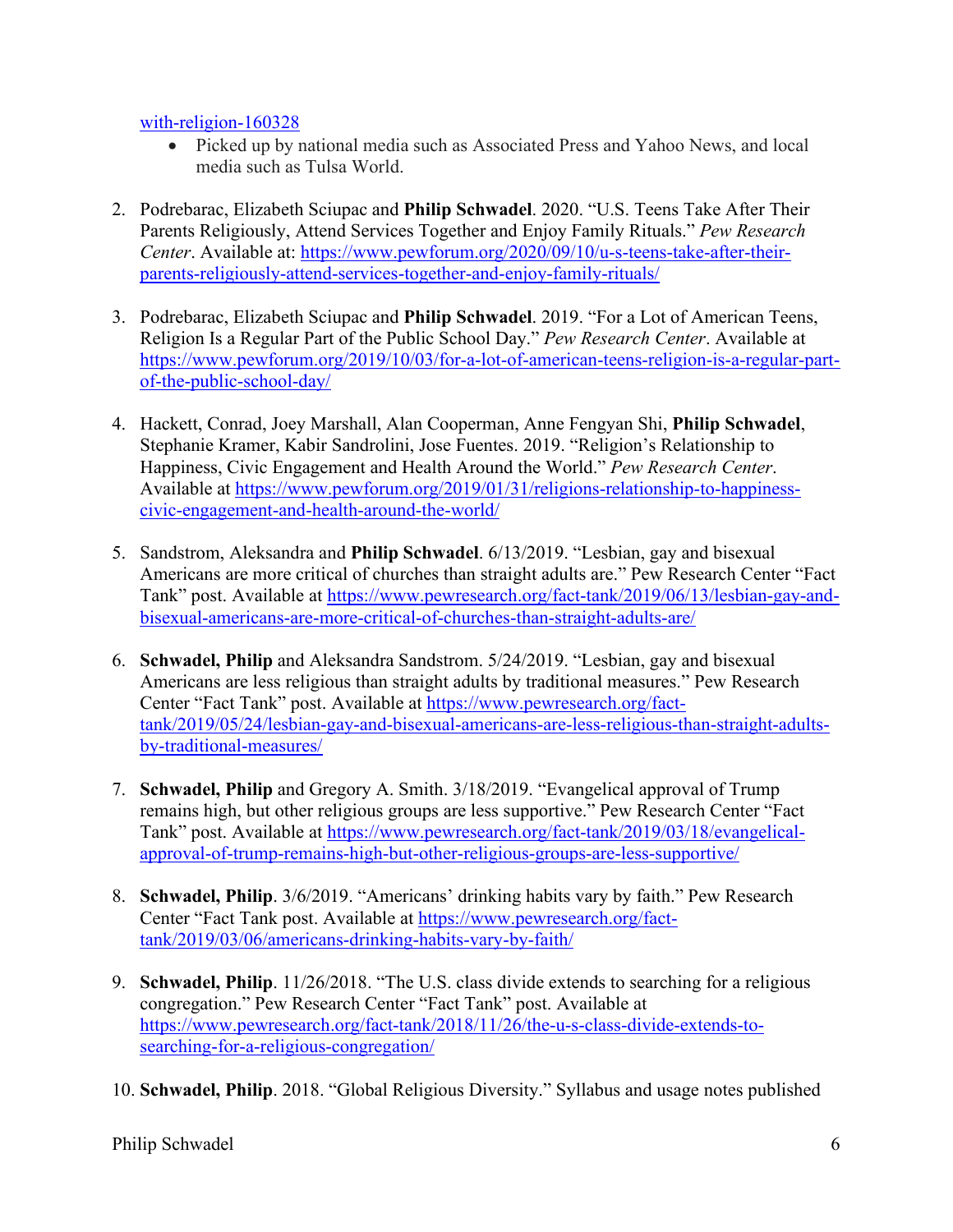on *TRAILS* (Teaching Resources and Innovations Library for Sociology): <http://trails.asanet.org/Pages/Resource.aspx?ResourceID=13583>

- 11. **Schwadel, Philip**. 12/12/2017. "Why Alabama Christians Will Still Vote for Roy Moore." Invited Opinion piece in *Newsweek*.
- 12. **Schwadel, Philip**. 2016. Review of *Religion and Political Tolerance in America: Advances in the State of the Art*, Edited by Paul A. Djupe. *Journal for the Scientific Study of Religion* 55(1):194-195.
- 13. **Schwadel, Philip**. 2014. Review of *Paging God: Religion in the Halls of Medicine*, by Wendy Cadge. *American Journal of Sociology*. 120(1):299-301.
- 14. **Schwadel, Philip**. 2014. Review of *Paranormal America: Ghost Encounters, UFO Sightings, Bigfoot Hunts, and Other Curiosities in Religion and Culture*, by Christopher D. Bader, F. Carson Mencken, and Joseph O. Baker. *Contemporary Sociology: A Journal of Reviews* 43:65-66.
- 15. Vogt, Rebecca, J., Cheryl A. Burkhart-Kriesel, Randolph L. Cantrell, Bradley Lubben, and **Philip Schwadel**. 2012. "Quality of Life in Nonmetropolitan Nebraska: Perceptions of Well-Being and Church Life: 2012 Nebraska Rural Poll Results: A Research Report." *Publications from the Center for Applied Rural Innovation (CARI).* Paper 84.
- 16. **Schwadel, Philip** and Christian Smith. 2005. "Portraits of Protestant Teens: A Report on Teenagers in Major U.S. Denominations." Chapel Hill, N.C.: The National Study of Youth and Religion.
- 17. Finke, Roger and **Philip Schwadel**. 2003. "Religion and Religious Affiliation." Pp. 82-93 in the *Dictionary of American History, 3rd ed.*, edited by Stanley I. Kutler. NY: Charles Scribner's Sons.

### **GRANTS & AWARDS**

**Schwadel, Philip** and Christopher Garneau. 2020 Distinguished Sociology of Religion Journal Article Award for "Sectarian Religion and Political Tolerance in the United States." Award by the Association for the Sociology of Religion.

**Schwadel, Philip**. 2020 College Outstanding Research and Creative Activity (ORCA) Award. College of Arts and Sciences, University of Nebraska-Lincoln.

**Schwadel, Philip***.* Global Religion Research Initiative Curriculum Development Grant: "The Sociology of Global Religious Diversity." 2017. \$4,000.

**Schwadel, Philip** (PI) and Jacob E. Cheadle (Co-PI). "Social Networks in a Mega Church." University of Nebraska-Lincoln Department of Sociology, 2013. \$12,000.

Philip Schwadel 7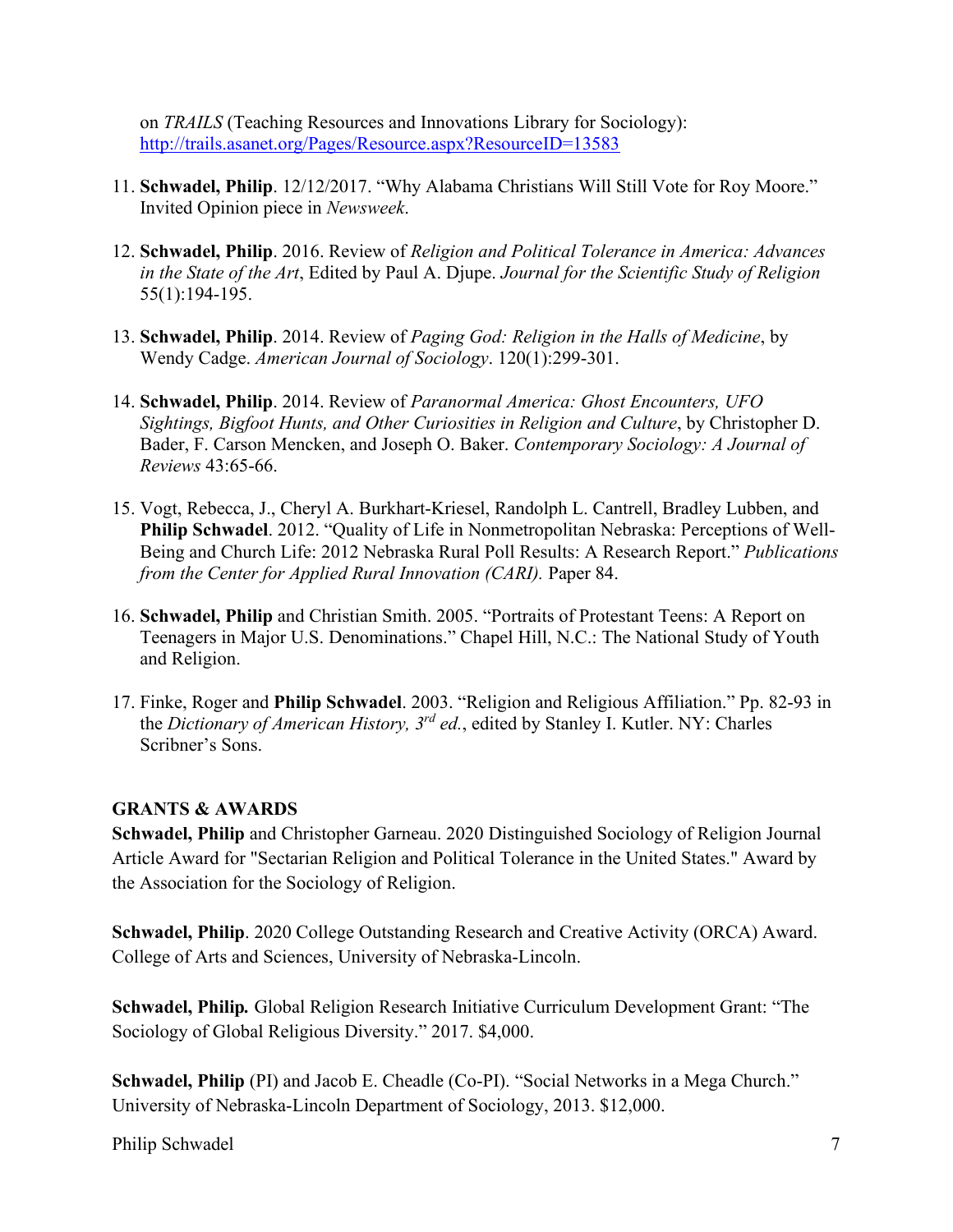Cheadle, Jacob E. (PI) and **Philip Schwadel** (Co-PI). "Religious Social Networks and Health: Social Network Questionnaire Development & Assessment Pilot." Layman Award, 2011-2012. \$10,000.

Cheadle, Jacob E. (PI), **Philip Schwadel** (Co-PI), and Michael D. Stout (Co-PI). "Social Networks in an Assemblies of God Congregation—Pilot Study." University of Nebraska-Lincoln Department of Sociology, 2010. \$10,000.

**Schwadel, Philip**. "The Changing Effects of Education on Religious Non-Affiliation." Haas Award for Research in Sociology, 2009. \$5,800.

**Schwadel, Philip**. "The Future of American Judaism: Mainstream, Jewish Teenagers in the United States." Haas Award for Research in Sociology, 2006. \$4,368.

### **CONFERENCE PRESENTATIONS & PANELS**

| 2021 | American Sociological Association (Virtual): "Testing the Relationship Between<br>Political Threat and Environmental Opinion" (with Azdren Coma and Erik W.<br>Johnson)                                 |
|------|---------------------------------------------------------------------------------------------------------------------------------------------------------------------------------------------------------|
| 2021 | American Sociological Association (Virtual): "Examining the Influence of<br>Political Affiliation and Orientation on Political Tolerance" (with Christopher<br>Garneau)                                 |
| 2021 | Midwest Sociological Society (Virtual): Panelist on "Sustaining a Career in<br>Industry with a Degree in Sociology" panel.                                                                              |
| 2021 | IV International Sociological Association Forum on Sociology, Porto Alegre,<br>Brazil (Virtual): "A Look at the Religious Lives of U.S. Teens and Their Parents"<br>(with Elizabeth Podrebarac Sciupac) |
| 2019 | Society for the Scientific Study of Religion's Annual Meeting, St. Louis, MI:<br>"Religion among American adolescents: The Public School Experience" (with<br>Elizabeth Podrebarac Sciupac)             |
| 2019 | American Association for Public Opinion Research Annual Meeting, Toronto,<br>Ontario, Canada: "Voter Turnout Rates Among U.S. Religious Groups" (with<br>Gregory Smith).                                |
| 2019 | The Midwest Sociological Society's Annual Meeting, Chicago, IL: "Age Period                                                                                                                             |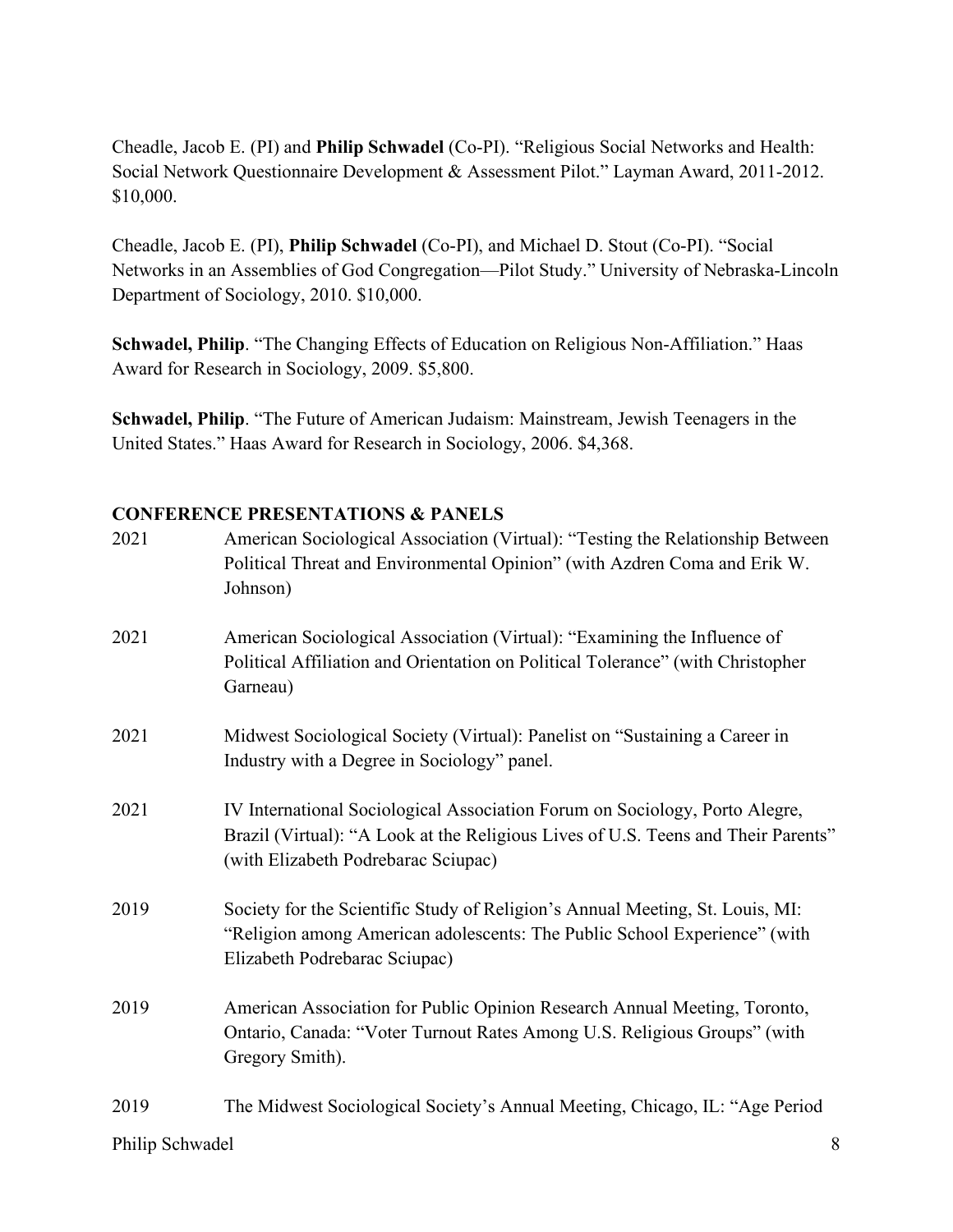|      | and Cohort Effects of Declining Confidence in American Institutions and its<br>Relation to Political Attitudes and Behaviors" (with Mike Stout).                                                                                                                                                                         |
|------|--------------------------------------------------------------------------------------------------------------------------------------------------------------------------------------------------------------------------------------------------------------------------------------------------------------------------|
| 2019 | The Southern Sociological Society's Annual Meeting, Atlanta, GA: "Evangelical<br>Protestantism and the Revolt against Multiculturalism: Whatever Happened to the<br>Convergence Hypothesis?" (with Nicole Frame and Christopher Ellison).                                                                                |
| 2018 | The American Society of Criminology's Annual Meeting, Atlanta, GA: "The<br>Effects of Political Party and Fear of Crime on Individual Support for Capital<br>Punishment: An Age-Period-Cohort Analysis" (with Amy Anderson and Weng-<br>Fong Chao).                                                                      |
| 2018 | The American Sociological Association's Annual Meeting, Philadelphia, PA:<br>"Conservative Religion and Political Tolerance in the United States" (with<br>Christopher R. H. Garneau).                                                                                                                                   |
| 2018 | The Association for the Sociology of Religion's Annual Meeting, Philadelphia,<br>PA: Panelist on "The Age Gap in Religion around the World: Critical Responses<br>to Recent Pew Findings" panel.                                                                                                                         |
| 2018 | The Southern Sociological Society's Annual Meeting, New Orleans, LA:<br>"Changes in Religiosity among Emerging Adults: Differences by Sexuality and<br>Gender" (with Brandi Woodell).                                                                                                                                    |
| 2016 | The Association for the Sociology of Religion's Annual Meeting, Seattle, WA:<br>"Religiosity and Rescinding Reported Sexual Activity" (with Laura Simon).                                                                                                                                                                |
| 2016 | Advancing the Demographic Study of Religion, hosted by Pew Research Center,<br>Washington D.C.: "The Association between Social Class and Religion in the<br>U.S.: How it's Changing, and Why it's Important for Understanding the<br>Relationship between Religion and Health and Wellbeing."                           |
| 2015 | The American Sociological Association's Annual Meeting, San Francisco, CA:<br>"The Social Origins of Evangelical Protestants' Opposition to Environmental<br>Spending" (with Erik Johnson).                                                                                                                              |
| 2014 | Thematic Session: Religion and Socioeconomic Inequalities, Co-Sponsored by<br>the American Sociological Association and the Association for the Sociology of<br>Religion, San Francisco, CA: "The Effects of Education on Religious Activity<br>and Belief across the Early Life Course: A Growth Curve Model Approach." |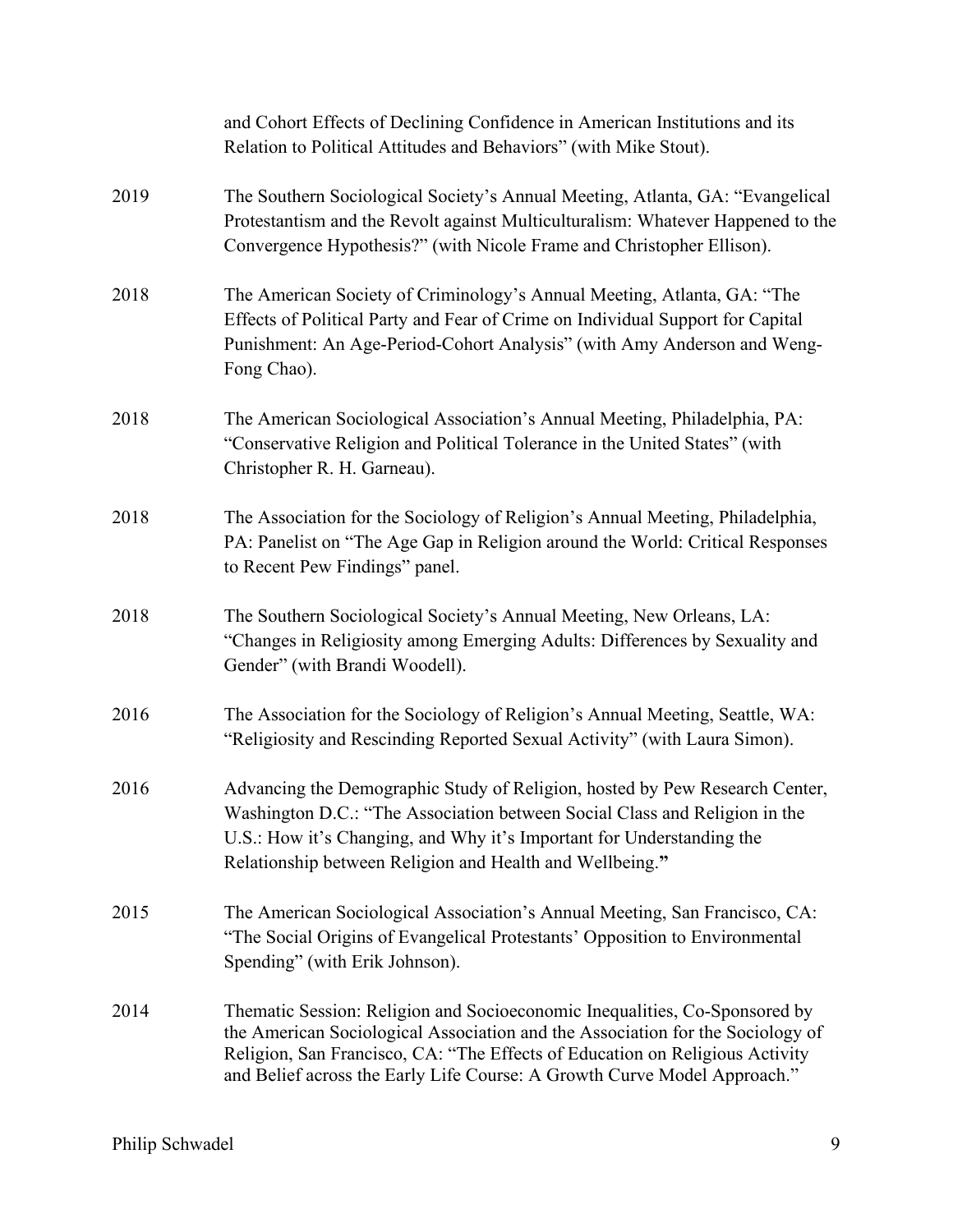| 2013 | The Association for the Sociology of Religion's Annual Meeting, NY, NY: "The<br>Republicanization of Evangelical Protestants in the United States: The Role of<br>Views of Homosexuality and Abortion in Promoting Intra-Cohort Change."                                                |
|------|-----------------------------------------------------------------------------------------------------------------------------------------------------------------------------------------------------------------------------------------------------------------------------------------|
| 2013 | The American Sociological Association's Annual Meeting, NY, NY: "Views of<br>Environmental Spending: Birth Cohorts, Time Periods, and Changing<br>Correlates" (roundtable with Erik Johnson).                                                                                           |
| 2012 | Thematic Session: Religion and Stratification, Co-Sponsored by the American<br>Sociological Association and the Association for the Sociology of Religion,<br>Denver, CO: "Are Evangelical Protestants Lower Class? An Age-Period-Cohort<br>Analysis of White Americans' Social Class." |
| 2012 | The American Sociological Association's Annual Meeting, Denver, CO: "Period<br>and Cohort Changes in Americans' Support for Marijuana Legalization:<br>Education, Region, and Religious Affiliation" (with Chris Ellison).                                                              |
| 2012 | The American Sociological Association's Annual Meeting, Denver, CO: "Age,<br>Period, and Birth Cohort Effects on Whites' Racial Attitudes, 1977-2010" (with<br>Ryon Cobb).                                                                                                              |
| 2012 | Jews at the Margins: Interdisciplinary Reflections on Identity, Boundaries, and<br>Belonging, Lincoln, NE: "The Communal Focus of Contemporary Jewish<br>Adolescents in the United States."                                                                                             |
| 2012 | American Society of Criminology Annual Meeting, Chicago, IL: "Age, Period,<br>and Cohort Effects on Support for the Death Penalty" (with Amy Anderson and<br>Robert Lytle).                                                                                                             |
| 2011 | The Association for the Sociology of Religion's Annual Meeting, Las Vegas, NV:<br>"The Changing Impact of Education on Religious Non-Affiliation, 1973-2010."                                                                                                                           |
| 2011 | Penn State Stratification and Social Change Conference: Bringing Stratification<br>Processes "Back In" to the Scientific Study of Religion, State College, PA: "Race,<br>Class, Congregational Embeddedness, and Civic and Political Participation"                                     |
| 2010 | The American Sociological Association's Annual Meeting, Atlanta, GA: "The<br>Social Dynamics of Religious Participation in Adolescence" (with Jacob<br>Cheadle).                                                                                                                        |
| 2010 | Midwest Sociological Society's Annual Meeting, Chicago, IL: "Untangling<br>Period and Cohort Effects in the Decline of Social Capital" (with Michael Stout).                                                                                                                            |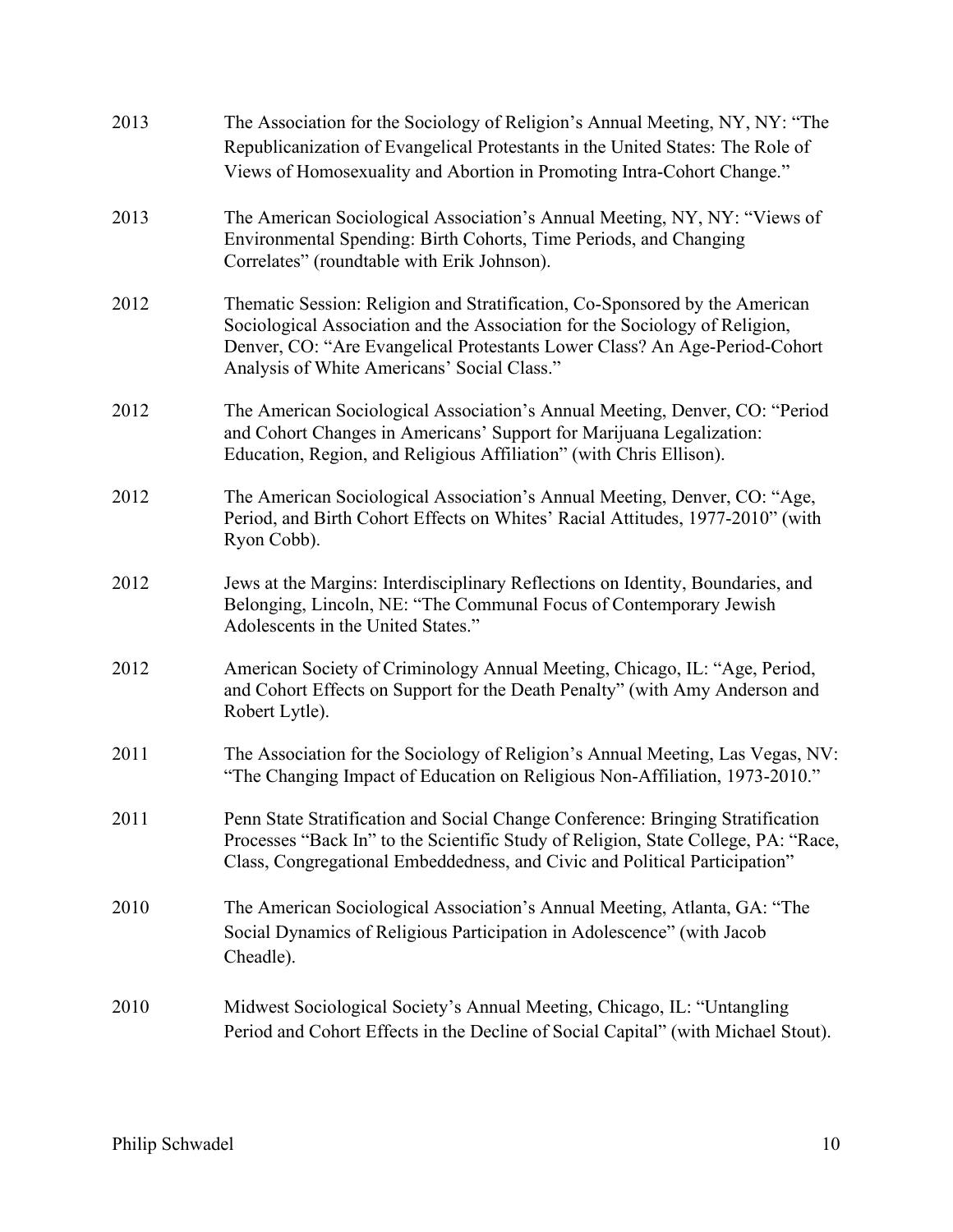| 2008 | "From the Trenches: Teaching Large Lecture Classes Effectively" panel at the<br>American Sociological Association's Annual Meeting, Boston, MA: "Music in<br>the Classroom."                                                                  |
|------|-----------------------------------------------------------------------------------------------------------------------------------------------------------------------------------------------------------------------------------------------|
| 2007 | The Society for the Scientific Study of Religion's Annual Meeting, Tampa. FL:<br>"Are the Highly Educated Less Religious?"                                                                                                                    |
| 2006 | The American Sociological Association's Annual Meeting, Montreal, Quebec,<br>Canada: "Option for the Non-Poor? Poverty and Catholics' Church Attendance."                                                                                     |
| 2005 | "Reviving Class in the Scientific Study of Religion" panel at the Society for the<br>Scientific Study of Religion's Annual Meeting, Rochester, NY: "Neighbors in the<br>Pews: Social Status and Racial Diversity in Christian Congregations." |
| 2004 | The Society for the Scientific Study of Religion's Annual Meeting, Kansas City,<br>MO: "Poor Teenagers' Religiosity."                                                                                                                         |
| 2004 | The American Sociological Association's Annual Meeting, San Francisco, CA:<br>"Jewish Teenagers' Syncretism and Exposure to Jewish Life."                                                                                                     |
| 2003 | The Southern Sociological Society's Annual Meeting, New Orleans, LA:<br>"Affluence and the Hereafter: The Poor, the Rich, and Inheriting the Kingdom"<br>(with Hart Nelsen).                                                                  |
| 2003 | The Southern Sociological Society's Annual Meeting, New Orleans, LA: "The<br>American Religion Data Archive: Maps, Reports, and Data on American<br>Religion."                                                                                |
| 2002 | The American Sociological Association's Annual Meeting, Chicago, IL:<br>"Individual and Congregational Sources of Sectarianism."                                                                                                              |
| 2002 | The American Sociological Association's Annual Meeting, Chicago, IL: the Data<br>Resources Poster Session (with Amy Adamczyk and Roger Finke).                                                                                                |
| 2002 | The Society for the Scientific Study of Religion's Annual Meeting, Salt Lake<br>City, UT: presenter on the Religious Congregations Membership Study panel.                                                                                    |
| 2001 | The American Sociological Association's Annual Meeting, Anaheim, CA:<br>"Review of Mysticism in the Social Sciences."                                                                                                                         |
| 2001 | The American Sociological Association's Annual Meeting, Anaheim, CA: the<br>Data Resources Poster Session (with Roger Finke).                                                                                                                 |
| 2000 | The American Sociological Association's Annual Meeting, Washington, D.C.:<br>"Inequality in Civic Skills in Christian Churches."                                                                                                              |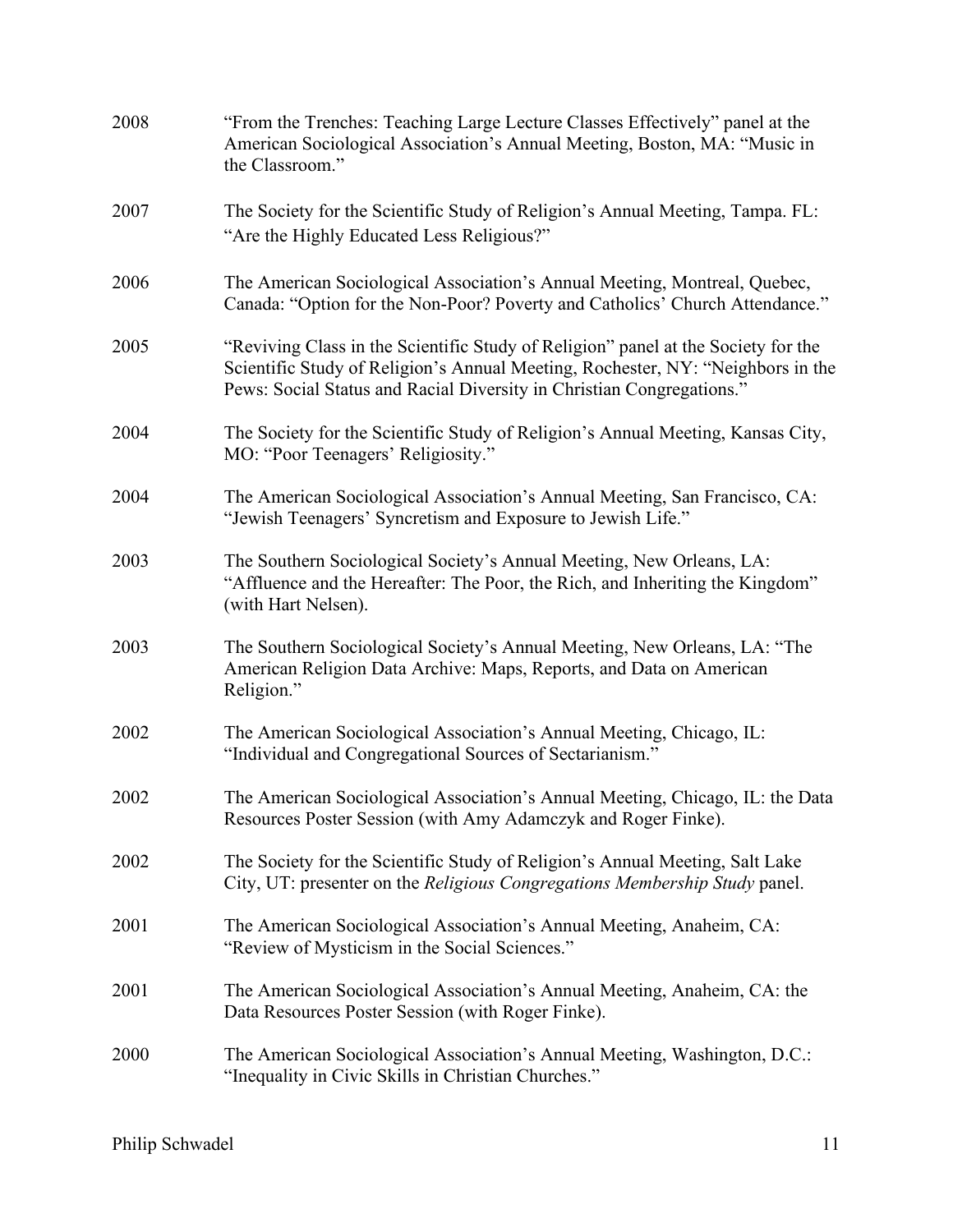## **INVITED TALKS**

| 2019 | Pennsylvania State University, Department of Sociology and Criminology:<br>"Partisan Affiliation in a Polarized Context: Changes in Support for<br>Environmental Spending"                                           |
|------|----------------------------------------------------------------------------------------------------------------------------------------------------------------------------------------------------------------------|
| 2017 | Pew Research Center, Washington, D.C.: "Cross-National Variation in the<br>Demographic Origins and Religious Consequences of Religious Non-Affiliation"                                                              |
| 2017 | Religion and Secularism Conference, Creighton University, Omaha, NE: "The<br>Political Implications of Secularity in Emerging Adulthood"                                                                             |
| 2016 | Heartland Directors of Christian Education Conference, Seward, NE: "Education,<br>Social Networks, and Religion: Why Higher Education is and is not a Concern for<br>Contemporary Churches"                          |
| 2004 | The Faith Fear & Indifference—Constructing Religious Identity in the Next<br>Generation conference at the University of Southern California, Los Angeles, CA:<br>"Jewish Teenagers: Strong Community, Weak Religion" |

## **TEACHING EXPERIENCE**

- Global Religious Diversity
- History of Social Theory
- Introduction to Sociology
- Publications Seminar
- Social Problems
- Sociology of Religion
- Graduate Religion Seminar
- Sociology of Pilgrimage

## **PROFESSIONAL SERVICE**

Editorial Activity

- Sociology of Religion Area Editor for TRAILS (Teaching Resources and Innovations Library for Sociology), 2018-2020
- Editorial Board, *Sociology of Religion*, 2009-2011 & 2015-2021
- Editorial Board, *Journal for the Scientific Study of Religion*, 2020-Present

Positions in Professional Organizations

- Secretary, Religious Research Association, 2018-2019
- Member of the 2015 Roundtable Paper Committee for the Religion Section of the American Sociological Association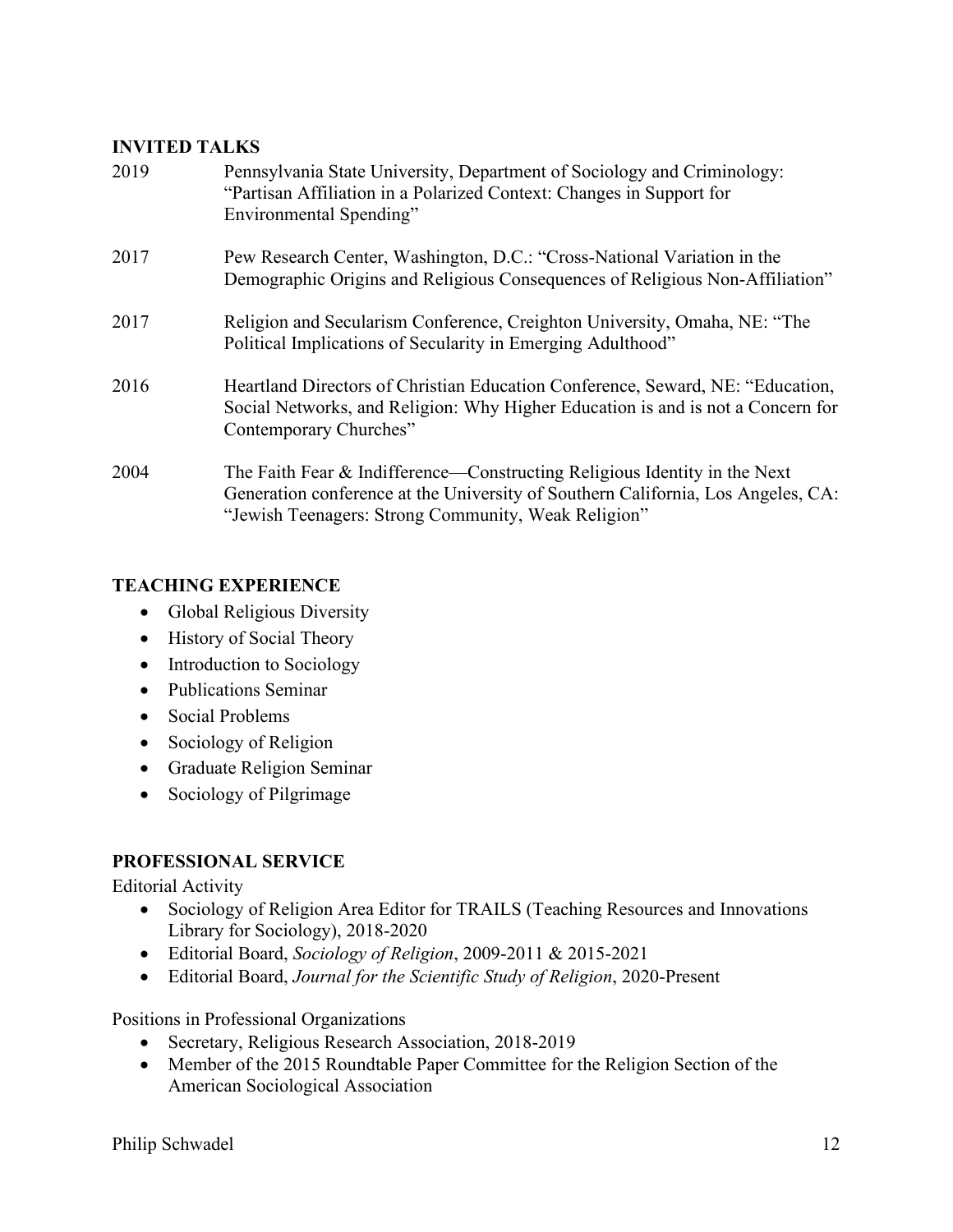- Member of the 2012 Program Committee for the Religion Section of the American Sociological Association
- Member of the 2012 Nominations Committee for the Association for the Sociology of Religion
- Member of the 2002 Program Committee for the Society for the Scientific Study of Religion's annual meeting

Award Committees

- Chair of the 2020 American Sociological Association Religion Section Distinguished Article Award Committee
- Member of the 2020 Society for the Society of the Scientific Study of Religion Book Award Committee
- Member of the 2016 American Sociological Association Religion Section Book Award Committee

Session Presider/Organizer/Discussant

- Organizer of panel, "Gender, Religion, and Values Across Nations," annual meeting of the Society for the Scientific Study of Religion/Religious Research Association, 2018
- Organizer of Religion Section Roundtables, American Sociological Association's annual meeting, 2015
- Presider at "Religion, Social Capital, and Religious Identity" session at the American Sociological Association's annual meeting, 2012
- Presider/Organizer of "Political Sociology" session at the Midwest Sociological Society's annual meeting, 2010
- Discussant at "Reviving Class in the Scientific Study of Religion" panel at the Society for the Scientific Study of Religion's annual meeting, 2005
- Convener and Discussant at "Religion and Adolescent/Parent Relationships" session at the Society for the Scientific Study of Religion's annual meeting, 2004
- Discussant at "Religion and the Courts" session at the Society for the Scientific Study of Religion's annual meeting, 2002

# **ORGANIZATION MEMBERSHIPS**

Alpha Kappa Delta, American Sociological Association, Association for the Sociology of Religion, Religious Research Association, Midwest Sociological Society, Society for the Scientific Study of Religion

# **DEPARTMENT AND UNIVERSITY SERVICE**

- Undergraduate Chair, UNL Sociology, 2019-2022
- Vice Chair, UNL Sociology, 2012-2016 and spring 2017
- Chief Undergraduate Adviser and Chair of Undergraduate Committee, UNL Sociology, 2008-2012
- Temporary Director of the Bureau of Sociological Research, UNL, Fall 2007